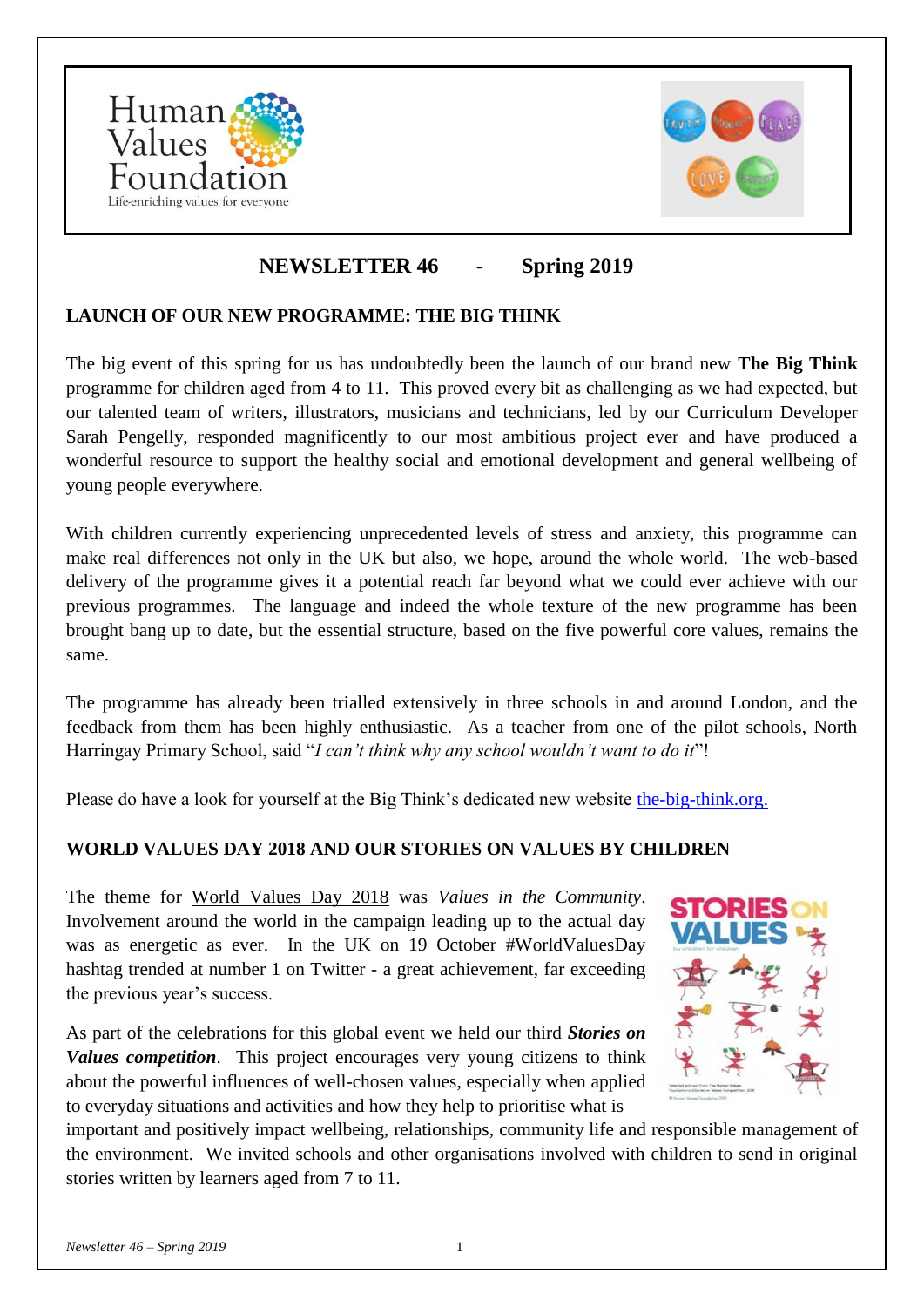From early September to mid-October wonderfully creative, insightful tales and artwork poured in based on each child's chosen value from the list of over 80 that are explored during the lessons in our EDUCATION IN HUMAN VALUES (EHV) teaching resource.

Chair of our 2018 panel of judges, [Professor Sir Al Aynsley-Green,](https://www.aynsley-green.com/) who served as the first Children's Commissioner for England from 2005 to 2010 and is an internationally recognised authority on children's services, child health and childhood, commented on the shortlisted "amazing submissions" - "*Every one of them is outstanding in the quality of thinking and ability to convey some profound thoughts. I was particularly struck by the compassion that was repeatedly displayed arguing well for attitudes in their homes and schools for instilling such humanity in children so young.*"

Such was the quality of the children's work, all three judges, Sir Al, [Dr Jill Berry](https://twitter.com/jillberry102) and [Sonia Gill,](https://ukheadsup.com/) found the task of selecting the best entries pretty difficult but "a welcome problem", which resulted in joint winners, both from India. Sir Al commented that "*This is an exercise to be celebrated and gives me much hope for our next generation*."

In January we published a booklet containing over 40 of the best stories sent in, together with many perceptive illustrations. To download and enjoy this collection from our website: *[click here.](http://www.humanvaluesfoundation.com/uploads/6/8/7/0/68703775/hvf-2018_stories_on_values_booklet.pdf)*

# **Human Values Foundation Story Competition 2019**

As more and more schoolchildren begin to appreciate the empowering and transformational effects of positive values and how they can make systemic differences to people's behaviour, the wellbeing of all living things and responsible management of our planet, we will be welcoming entries for this year's Stories on Values competition during the three months leading up to the fourth World Values Day, which will be celebrated on  $17<sup>th</sup>$  October.

*Do look out on our website for an announcement of the details of our 2019 competition and all relevant dates and entry details.*

# **AT LONG LAST, MOVEMENT TOWARDS A BETTER BALANCED EDUCATION**

# **The HVF, "a beacon of light" in the education sector**

The Human Values Foundation charity was established in August 1995 by the late June Auton, an experienced primary school teacher who was passionate about advancing the quality and effectiveness of education by enabling schools to provide a much better balance between children making progress with academic subjects and their development as rounded human beings. June pioneered Values Education in the UK and for two years prior to 1995 she developed and piloted our first holistic programme EDUCATION IN HUMAN VALUES (EHV) for children aged 5 to 11. She ran workshops for teachers throughout the UK and sometimes overseas too, introducing them to the broad range of benefits arising from implementing EHV. Her work led to the Human Values Foundation being described as a *beacon of light* in one national newspaper.

On moving up into their secondary school, in 2001 a group of children who had found EHV lessons so helpful reported back to Mrs Auton with consternation, "*Miss, it's a nightmare! None of our new classmates know anything about values. What are you going to do about it*?" So typical of June, she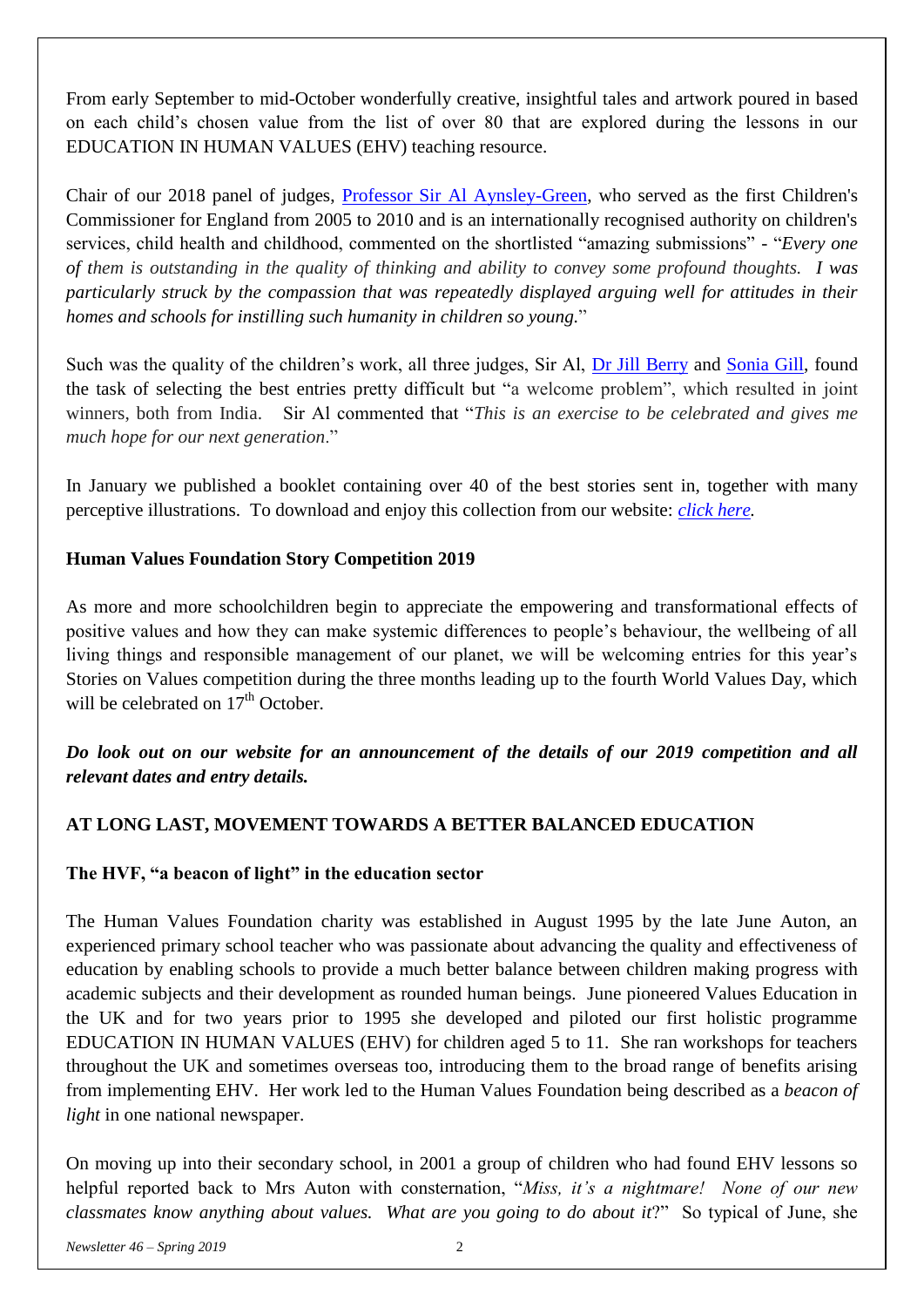immediately set about devising another programme, which we first published in 2003. SOCIAL AND EMOTIONAL EDUCATION (SEE) was designed for ages 12 to 14, although it has also proved helpful for some older children being assisted to get their lives "back on track".

### **Ofsted framework to support character development from September 2019**

For some time now a wide cross-section of stakeholders involved in how children are growing up have felt that character development is an important yet often overlooked part of modern education and that young citizens need to be better equipped with tools and skills that enable them to thrive and manage their day-to-day lives effectively. We have been very pleased to see this movement emerging during the past decade and the increasingly wider recognition that, whatever their starting points in life, nurturing strong character traits in children supports improved academic attainment with the qualities they master helping them later on by enhancing their employment prospects, workplace productivity and constructive contributions to society.

In a white paper published in July 2018 (The Opportunities and Challenges offered by Character [Education\)](https://www.damekellyholmestrust.org/Handlers/Download.ashx?IDMF=91b465e0-cf4c-45e3-978c-68952ce9c6aa), the first recommendation was that the Department for Education takes the lead in establishing a clear definition for character development and that it should then be applied across Government and communicated effectively to education, business, community and youth-sector leaders. It was proposed that **character development** be defined as: *when people align their actions with their considered values*.

A revised Ofsted framework for education inspections that was finalised this summer to take effect from September 2019, states that *schools have a duty to support the character development of their pupils*. Those in England will be expected to demonstrate explicitly how they are developing the character of their pupils. This requirement makes the recent launch of our latest comprehensive programme for children aged 4 to 11, THE BIG THINK (TBT: [the-big-think.org\)](http://the-big-think.org/) all the more timely. Like June Auton, Sarah Pengelly, who developed the TBT curriculum, is an experienced primary school teacher keen to promote changes in education policy so that there is a shift away from the intense focus on test and exam results towards integrated, whole-child development that prepares young people well for life in today's world and as the future unfolds.

TBT has been carefully designed to address children's wellbeing and character development and therefore we hope that academies and schools throughout the UK will welcome it as a very effective, empowering resource for providing high-quality education for all their pupils. Judging by feedback while we have been piloting it, school leaders and their teachers responsible for Personal, Social, Health and Economic (PSHE) education and for Spiritual, Moral, Social and Cultural (SMSC) provision will be particularly excited by the structured, collaborative, whole-school approach and the systemic differences it makes to the school's culture along with the potential it has to engage parents and help raise performance in all the key judgement areas of Ofsted assessments, these being:

- the quality of the education being provided, especially the curriculum
- learners' behaviour and attitudes
- children's personal development
- the school's leadership and management.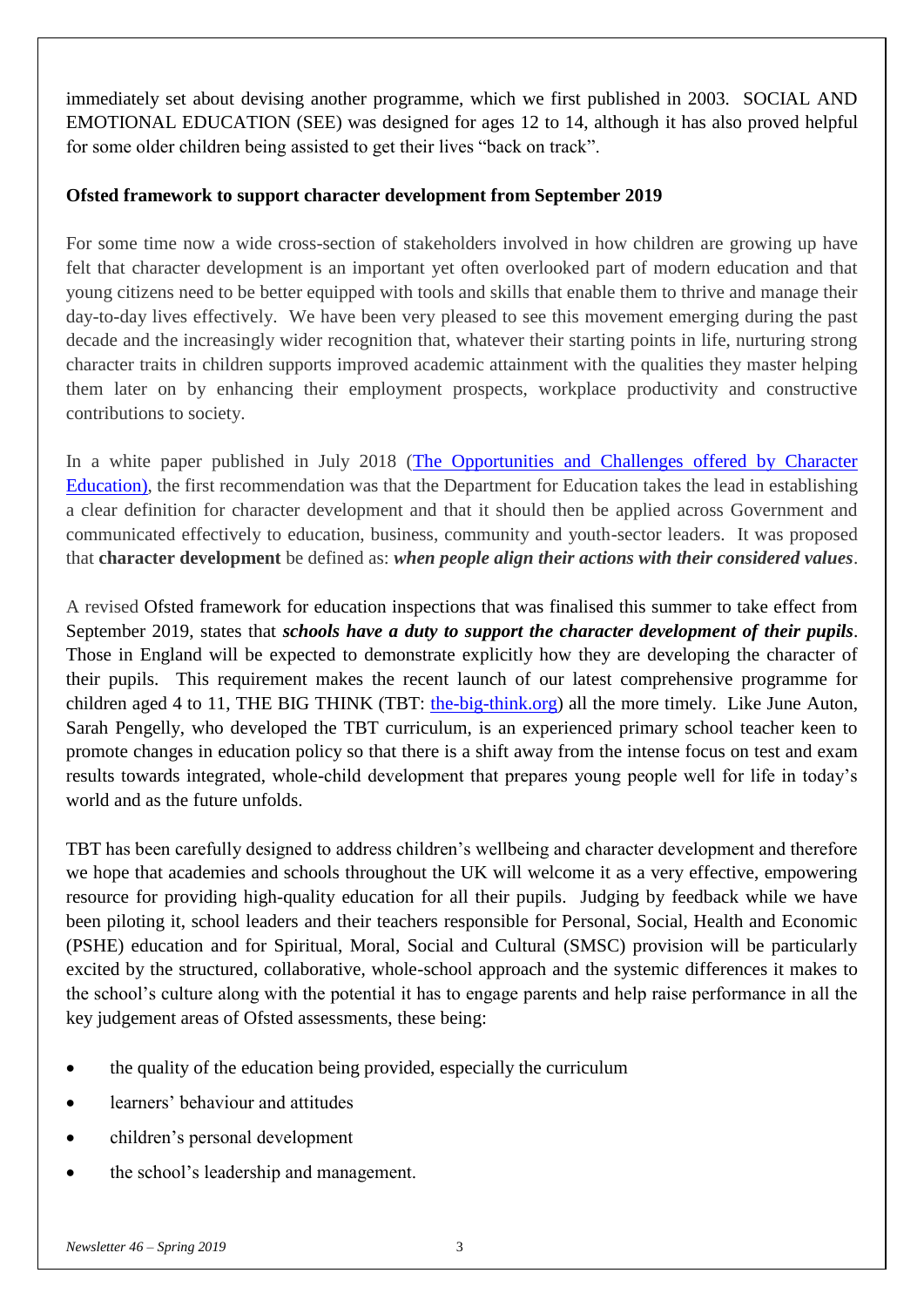We feel that Ofsted's intention to embrace character development is very encouraging and a major turning point for more holistic education, which we hope will not only be adopted in England but throughout the whole of the UK.

We have our work cut out as we look forward to filling a gap in teachers' training by providing practical support that fosters children's wellbeing and character development. There are in excess of 16,500 state primary schools in England, over 1,200 primary school in Wales, more than 2,000 in Scotland and around 800 in Northern Ireland and The Big Think is likely to appeal to many of the 2,000+ independent schools in the UK.

# **A MAJOR ISSUE – THE DEARTH OF VALUES EDUCATION TRAINING**

Numerous surveys in recent years indicate that significant numbers of teachers responsible for PSHE education do not feel properly equipped to deliver this component of the school's curriculum adequately. Our experience tells us that Values Education improves the quality and effectiveness of PSHE but there are few if any opportunities for such training for teachers, whether as an integral part of their initial training or their continuing professional development (CPD).

School budgets are very tight and teachers are pressed for time so we need help financially and in practice with the teacher training we can offer and we hope that you can assist us in achieving our ambitious targets, possibly helping to sponsor this vital aspect of our work with teachers and others guiding, mentoring and raising children. (In our accounts we have a 'Fund for Schools' into which we put donations from supporters who want us to help primary schools, particularly those in deprived areas. Your donations will go towards their subscription for The Big Think and/or training.) In reality funding is key to improving children's education experience and the more donations we receive, the more we can share our experience and encourage best practices as we facilitate the use of The Big Think. It is as simple as that.

We aim to give teachers the knowledge, ideas and resources needed to build a rich, relevant 'wellbeing and character development' curriculum and constructive pastoral care and have drawn on feedback while piloting The Big Think to devise engaging and motivational training courses.

Our **TBT Training** is interactive, grounded in educational research and highly practical. We offer three types of bespoke sessions for schools or groups of schools so that they can confidently, knowledgeably and effectively implement The Big Think in ways that meet their needs:

- a **full day's training** can comprise:
	- $\circ$  a School Community Values Dialogue that supports a shared understanding of values
	- o a Staff workshop to build confidence in using TBT and promote a collaborative culture
	- o a Parents' workshop to gain buy-in from them so they can support their children's progress
	- o Assemblies and Lessons demonstrations
	- o a Senior Leadership Team (SLT) Planning Session
- a **half day's training** consists of some chosen elements from the Full Day options.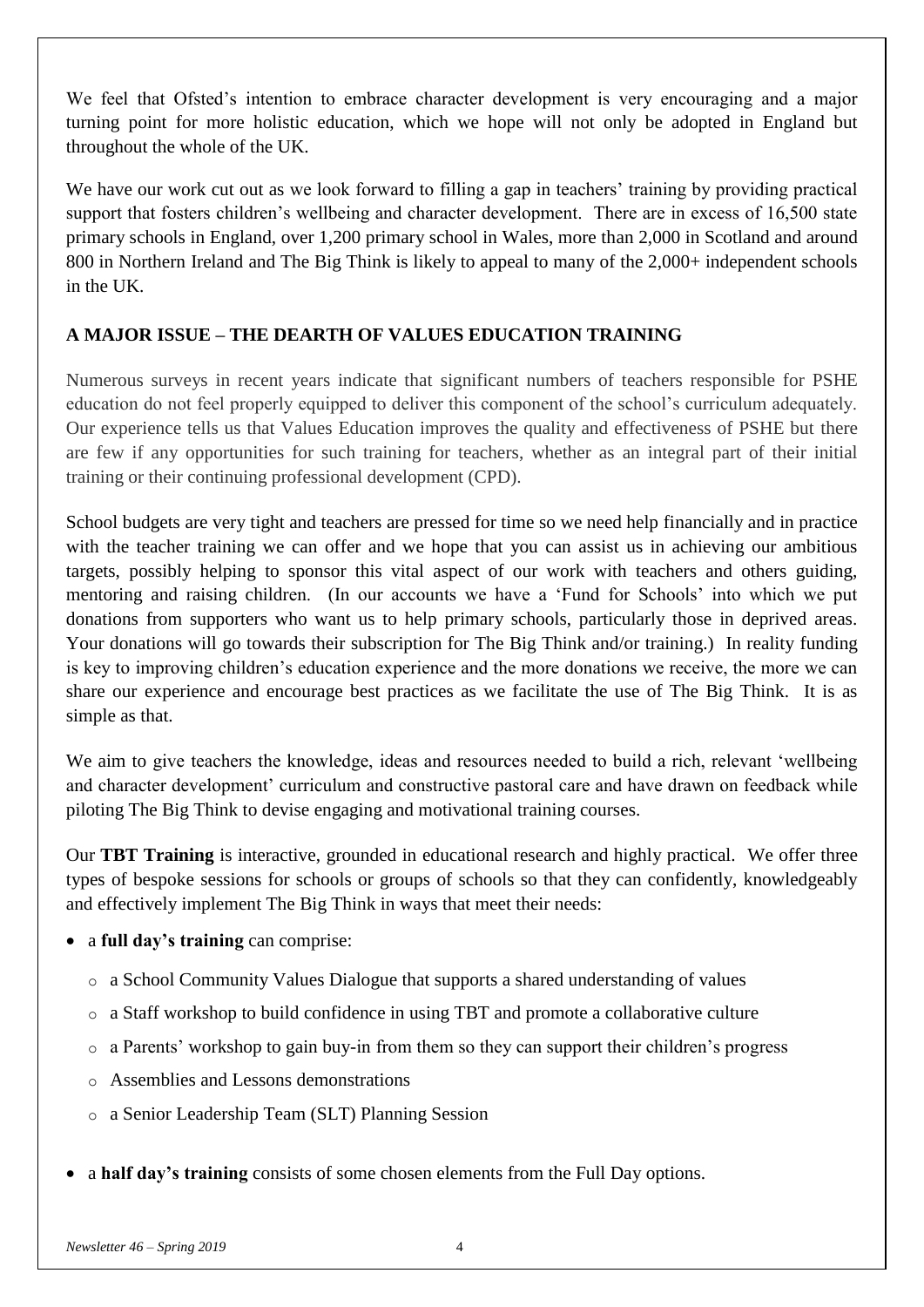a **Twilight workshop** comprises selected options from the Full Day options. This workshop is likely to take place at the end of a school day, perhaps from 4.00 pm to cater for parents' availability but in some schools where the SLT sees it as a priority and recognises the importance of training across the whole school, they might well prefer to finish the school day slightly earlier than usual so that staff are less tired and the session doesn't eat into time generally spent marking and planning and therefore teachers could feel better able to absorb the innovative and engaging content of the programme.

#### **MEET THE TEAM**



We are very pleased to introduce Jessica Ball, who was appointed a Trustee in February 2019. Jessica works to promote a socially and environmentally sustainable world and is passionate about creating meaning, connection and action from a foundation of shared values.

Having established [Creating Meaning,](http://www.creatingmeaning.club/) she facilitates culture change and mindful communication practices that are grounded in Bohm dialogue, non-violent communication, mindfulness and creativity.

Jessica has supported training and implementation of The Big Think

programme in our pilot schools so that going forward, teachers will be able to confidently and effectively introduce their learners aged from 4 to 11 to *Values Dialogue* techniques. The trusting, supportive classroom environments that the children help to create will progressively improve relationships, unlock new ways of thinking and nurture communication skills by encouraging everyone's participation, deep, respectful listening, non-judgement, curiosity and being open to different perspectives.

# **REMEMBERING AUDREY NIGHTINGALE-YOUNG**

It is with great sadness that we report on the passing of Audrey Nightingale-Young at the age of 87, an active, always very stimulating Member of the HVF. Audrey was a charming person with a sunny personality and blessed many talents that gave her and those who knew her, enormous pleasure. Such was her concern for the wellbeing of children that for a number of years when a school bought a copy of Education in Human Values, thanks to Audrey's wonderful generosity, we were also able to give it the accompanying CD of soothing Music For Reflection and the CD of values songs within the EHV lesson plans. We are honoured that at the start of the superb tribute to her by her family during the service to celebrate her life, love was described in very meaningful words taken from the Education in Human Values programme. Audrey will be deeply missed by us, her family and her friends.

# **DONATIONS**

It has certainly been an enormous challenge but we have been able to develop our innovative new programme and the website for *The Big Think* only because of all our amazingly generous supporters and we wish to thank all of you for your remarkable financial assistance that allows us to go on helping to improve the quality of children's lives and in doing so, the fabric of society now and for years to come.

We would like to pay tribute to the trustees of The Allen Charitable Trust, the Joan Ainslie Charitable Trust, The Tony Metherell Charitable Trust and the member of a family trust for donations that will enable us to work with struggling, underperforming primary schools, particularly in relatively deprived areas of England.